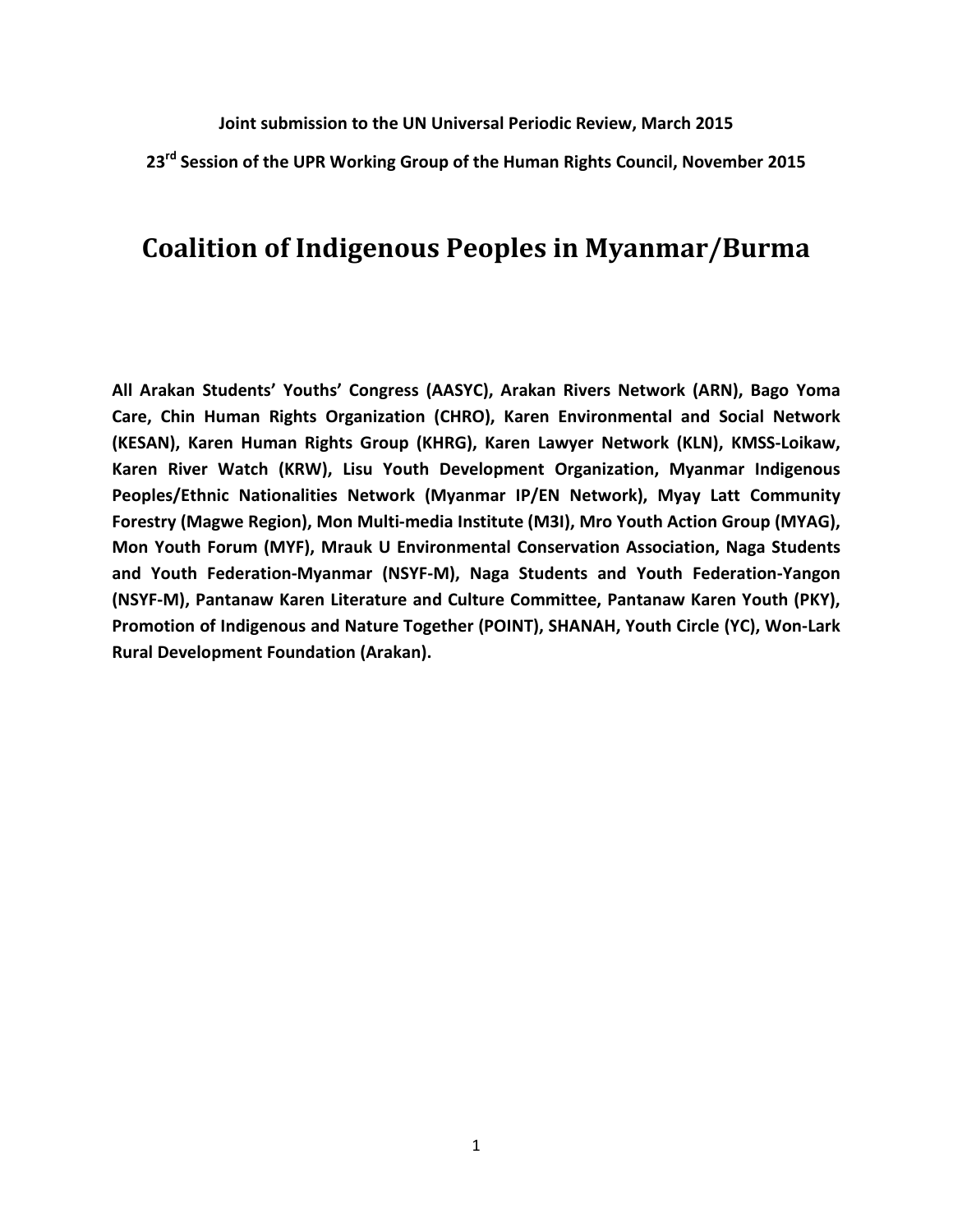### **EXECUTIVE SUMMARY**

- This joint submission by the Coalition of Indigenous Peoples in Myanmar/Burma focuses on the collective rights of indigenous peoples, particularly the thematic areas of land, territories, and natural resources, development, and language and cultural rights, with militarization, self-determination, and free, prior and informed consent (FPIC) as crosscutting issues.
- Section A describes the context of indigenous peoples in Myanmar/Burma. It highlights the lack of understanding about the internationally-recognised concept of indigenous peoples, and lack of accurate information about the number of indigenous peoples in Myanmar/Burma.
- Section B outlines the normative and institutional framework of the State under Review (SuR) as it pertains to indigenous peoples. It focuses on the policy and legislative framework relating to land use, national bodies with a mandate to address the key issue of land grabbing, and the current peace process in Myanmar/Burma.
- Section C draws on human rights documentation collected by member organizations of this coalition, and highlights how control over land and natural resources for development projects in indigenous peoples' territories is driving violent conflict and related human rights violations. It addresses issues of widespread land confiscation, negative environmental, social, and health impacts, and threats to traditional and sustainable livelihoods from development projects. It also details how militarization, displacement, and oppression have violated language and cultural rights.
- Section D puts forward recommendations to the government of Myanmar/Burma.

### **A. INDIGENOUS PEOPLES IN MYANMAR/BURMA**

- 1. There is no accurate information about the number of indigenous peoples in Myanmar/Burma, partly due to the lack of understanding about the internationallyrecognised concept of indigenous peoples. However, Myanmar/Burma is considered one of the most ethnically diverse countries in Southeast Asia.
- 2. The government recognizes eight broad ethnic categories: Kachin, Karen, Karenni, Chin, Mon, Burman, Arakan, and Shan.<sup>1</sup> Since independence from British colonial rule in 1948, the non-Burman ethnic groups in Myanmar/Burma have strongly asserted their distinct identities as 'ethnic nationalities', fighting for self-determination.
- 3. According to the 1982 Citizenship Law, those 'ethnic groups' who have been present in the current geographical area of Myanmar/Burma since before 1823 (the beginning of the first British annexation) are considered *taing yin tha*, which is usually translated as 'indigenous' people. According to the provisional results of the 2014 census, the total population of Myanmar/Burma is 51.41 million. 50.21 million people were directly counted, and an additional 1.20 million people were estimated to live in inaccessible conflict areas in Arakan,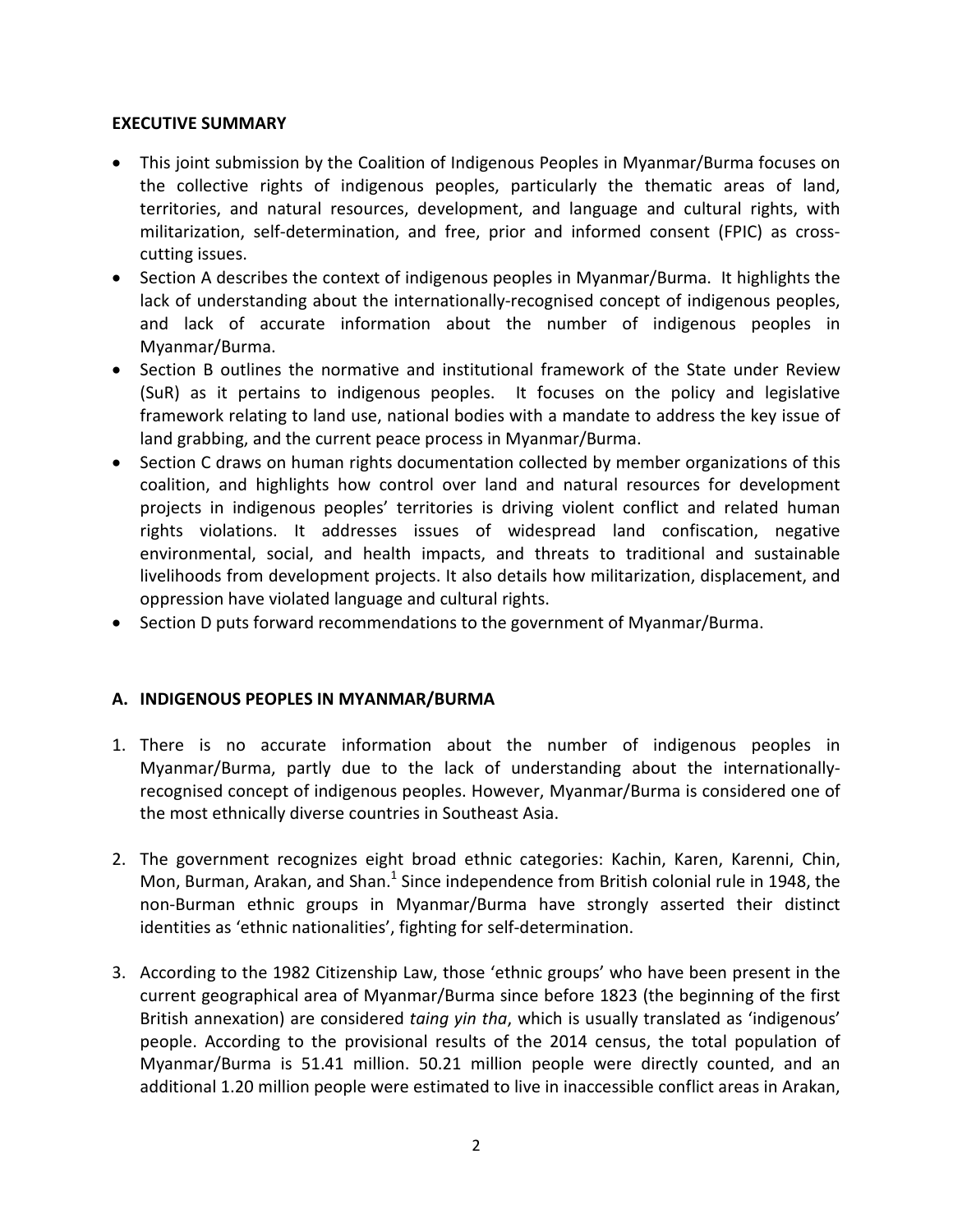Karen and Kachin States.<sup>2</sup> The broad ethnic categories of Kachin, Karen, Karenni, Chin, Mon, Arakan, and Shan do not reflect the rich diversity of Myanmar/Burma's indigenous peoples. For example, the Naga and Tavoy (Dawei) do not identify with any of those broad categories. For the 2014 census, the government used 135 sub-groups under the main ethnic categories, but this is highly controversial and was heavily criticized for being not just inaccurate, but divisive.<sup>3</sup> To date, no census figures on the ethnic composition of Myanmar/Burma have been released.

4. The government claims that all full citizens of Myanmar/Burma are 'indigenous' (*taing yin tha)*, and on that basis dismisses the applicability of the UN Declaration on the Rights of Indigenous Peoples (UNDRIP) to Myanmar/Burma. Indigenous rights activists use the Myanmar language term *htanay taing yin tha* for indigenous peoples, based on the international concept, using the criteria of non-dominance in the national context, historical continuity, ancestral territories, and self-identification. There is a need for a national-level dialogue to identify and recognize indigenous peoples in Myanmar/Burma, based on the international concept and the UNDRIP. $4$ 

### **B. NORMATIVE AND INSTITUTIONAL FRAMEWORK OF THE STATE**

- 5. In terms of the rights of indigenous peoples, the government of Myanmar/Burma voted in favour of the UNDRIP in 2007. Myanmar/Burma has acceded to the Convention on the Rights of the Child (CRC), and therefore has obligations to uphold the rights of indigenous children. <sup>5</sup> In addition, Myanmar/Burma ratified the UN Convention on Biological Diversity,and has obligations to respect and protect traditional indigenous knowledge for environmental conservation by law and practice. $6\overline{6}$
- 6. Myanmar/Burma's 2008 Constitution makes no mention of indigenous peoples, their collective rights, or customary land use practices in indigenous peoples' territories. When it comes to ownership of land and natural resources, the Constitution stipulates that, "the Union [of Myanmar] is the ultimate owner of all lands and natural resources". The lack of recognition of the people's rights to own land directly contradicts with the basic principle that the State's power is derived from its citizens.<sup>7</sup>
- 7. In 2012, the government passed the Farmland Law and the Vacant, Fallow, and Virgin Land Law, which established that any land not officially registered with the government can be allocated to domestic and foreign investors. These laws, together with the Foreign Investment Law and Special Economic Zone Law have effectively legalized and facilitated land grabs. Indigenous peoples are especially vulnerable, as they often do not have recognized government land titles, and they are not afforded protection for customary and communal land management, such as shifting cultivation.<sup>8</sup>
- 8. After criticism of these laws, the government established the Land Allocation and Utilization Scrutiny Committee (LAUSC) and released a draft National Land Use Policy (NLUP) for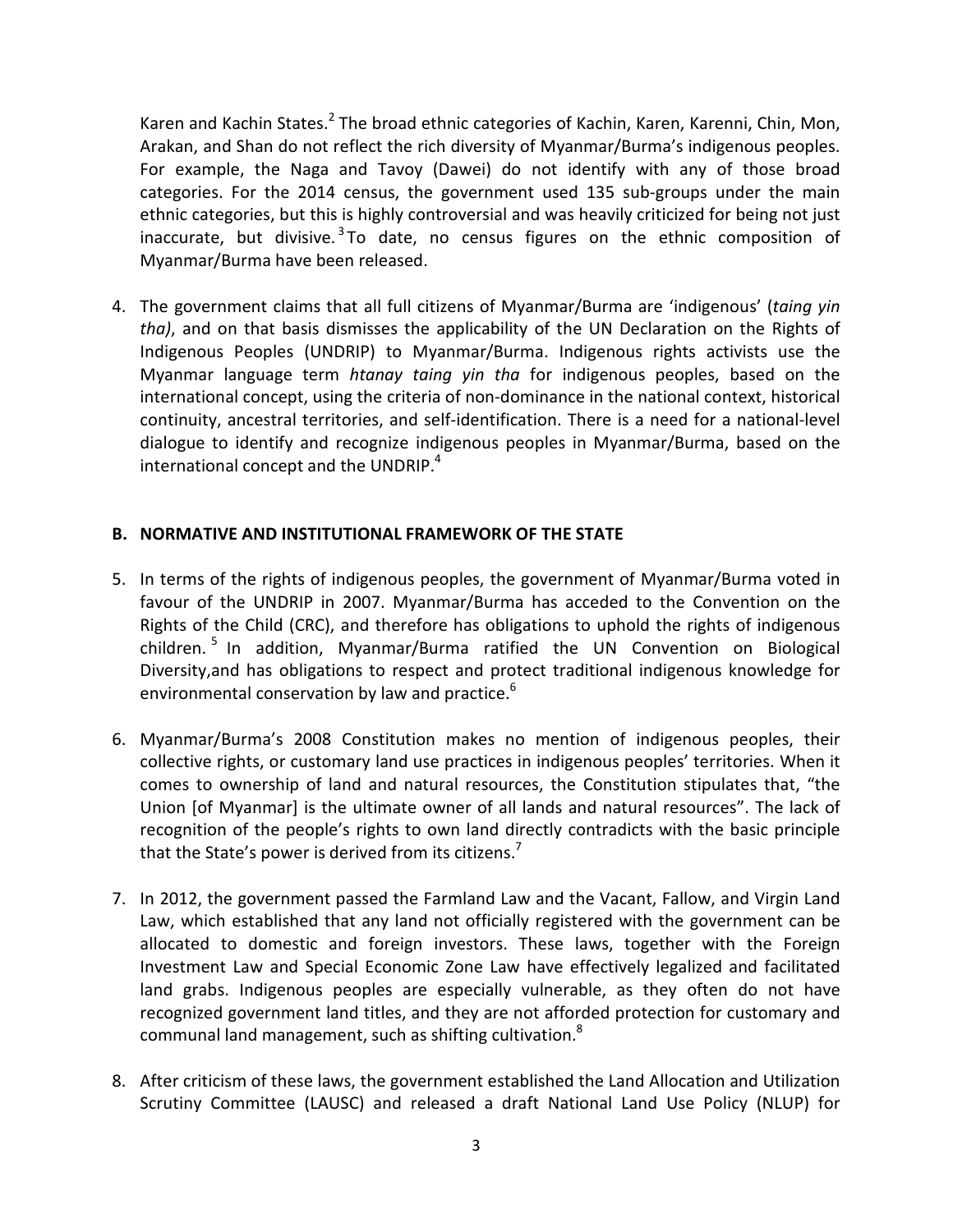consultation in October 2014. However, the consultation has been rushed, with limited participation, and this flawed process has resulted in the draft NLUP falling short of international norms and best practices.<sup>9</sup> It gives special privileges to business investors, which could spark more land grabs within the country.

- 9. The draft NLUP includes a chapter on "Land Use Rights of Ethnic Nationalities", with references to customary land tenure. However, the formulations are vague and require clarification to ensure that there is full recognition and registration of land use and tenure rights of indigenous peoples, especially shifting cultivation practices.<sup>10</sup> Indigenous rights activists also want to ensure that the draft NLUP's customary land tenure protections are not limited to agricultural land, but should include forests, pastures and other lands and resources on which indigenous and other communities depend for their livelihoods.
- 10. The Myanmar National Human Rights Commission (MNHRC) was first established in September 2011 by presidential decree, and an enabling law was later passed in parliament in March 2014. However, the MNHRC is not impartial or independent of the government and does not operate in line with the Paris Principles. The majority of complaints received by the MNHRC concern land, but the body has been ineffective at investigating and resolving such complaints. $^{11}$
- 11. In 2012, the Farmlands Investigation Commission (FIC) was established as a parliamentary body to investigate land grabbing in Myanmar/Burma. Its first report, submitted in March 2013, found that the military had forcibly seized about 250,000 acres of farmland from villagers, according to complaints received. However, the FIC lacks direct powers to resolve  $\text{cases.}^{12}$

### **Peace process in Myanmar/Burma<sup>13</sup>**

- 12. Since late 2011, the Myanmar/Burma government has signed preliminary bilateral ceasefire agreements with 14 major ethnic armed groups (EAGs) in the country.<sup>14</sup> However, in nonceasefire areas such as Kachin State, 127 clashes were reported by the media in 2013. By comparison, over the same period 62 clashes were reported in ceasefire areas, in many cases linked to control over territory and natural resources. <sup>15</sup> Collectively, EAGs representing Myanmar/Burma's indigenous peoples pressed the government for a Nationwide Ceasefire Agreement (NCA) and framework for political dialogue. Disagreements over the understanding and definition of 'federalism' as a framework for self-determination, to be included in the political dialogue, are an obstacle. There have only been limited public consultations about the process organised by some EAGs, and little in the way of public consultation organised by the government.
- 13. The various bilateral ceasefire agreements remain in effect, in principle although not in practice. Some of the bilateral agreements contain provisions for the protection of the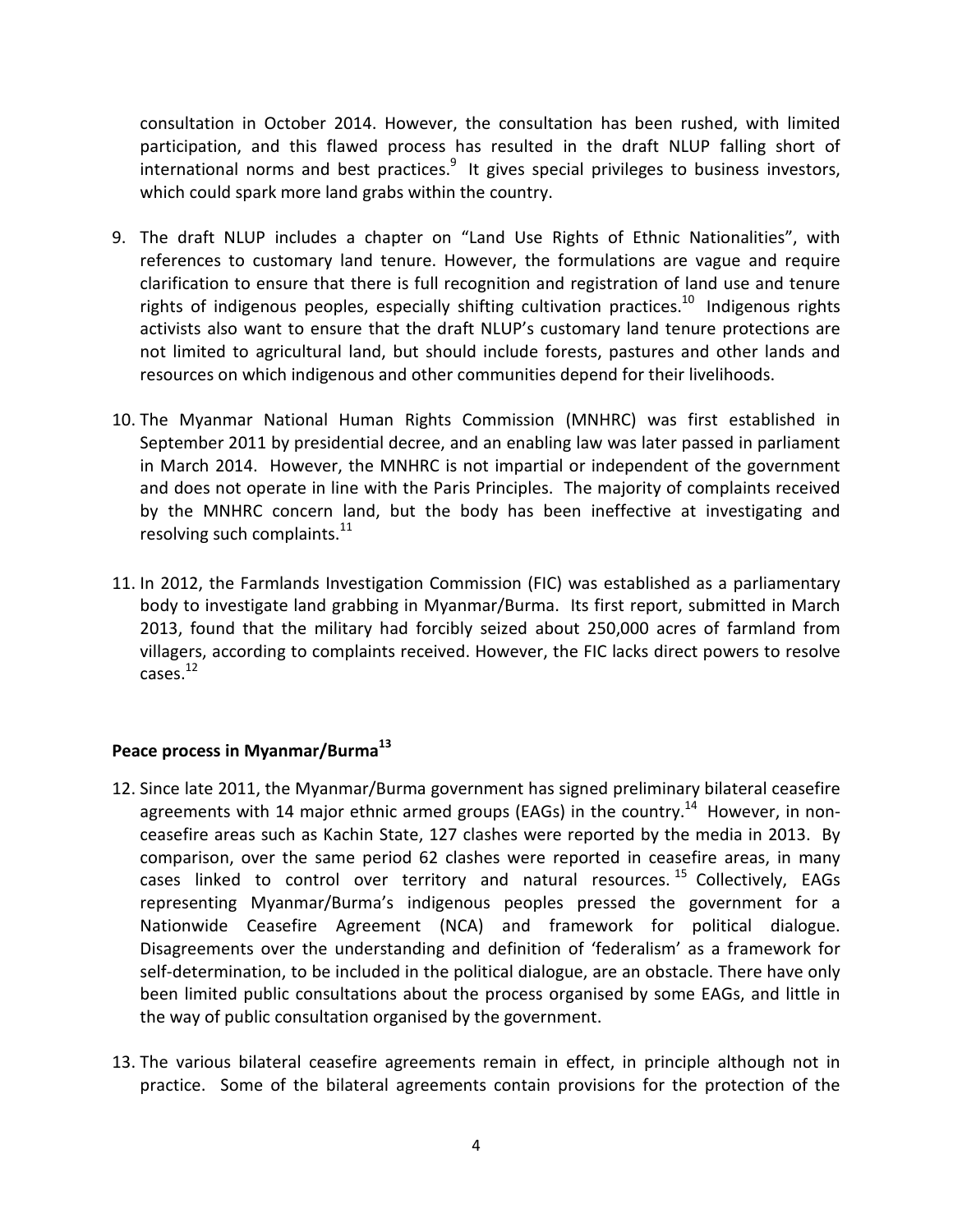collective rights of indigenous peoples, but these important provisions have not yet been implemented.

- 14. For example, the 2012 preliminary ceasefire agreement between the Karen National Union (KNU) and the government agreed to recognize land title certificates issued by the KNU. Unlike the government's land policies, the KNU land policy protects customary and communal land rights, requiring FPIC for land transfer.
- 15. Three agreements signed between the Chin National Front (CNF) and the government in 2012 include provisions that require environmental impact assessments for all development projects, and FPIC for extracting natural resources.<sup>16</sup> There is also a provision to determine the terms of reference for implementing a system in which locals define their own development priorities.<sup>17</sup> In relation to language and cultural rights, there is a provision for the teaching of Chin languages at primary education level. $^{18}$

### **C. PROMOTION AND PROTECTION OF HUMAN RIGHTS ON THE GROUND**

16. The information presented in this section is not a comprehensive account of human rights violations (HRVs) in indigenous peoples' areas, but the cases are emblematic of patterns of HRVs in all indigenous peoples' areas across Myanmar/Burma.

### **LAND, TERRITORIES, AND NATURAL RESOURCES**

- 17. Indigenous peoples have the right to their special and important spiritual relationship with their lands, waters, and natural resources, and to pass these rights to future generations. They have the right to own and develop these lands and resources, in accordance with their traditions and customary laws. Indigenous peoples also have the right to be compensated when their lands, territories or natural resources have been confiscated, occupied, or damaged.<sup>19</sup>
- 18. In Myanmar/Burma, these collective rights are routinely violated. Indigenous peoples' land is being confiscated at an alarming rate, in connection with militarization, infrastructure and extractive industry projects, as well as business and large-scale plantation projects. The right to FPIC with regards to such projects is not respected, and impact assessments (IAs) are seldom conducted or made public. Indigenous peoples are rarely compensated for land that is confiscated or damaged, and when compensation is issued, it often falls below market value of the land. Indigenous peoples are subsequently losing the ability to manage their territories.
- 19. Under current legislation, IAs are not required, but environmental impact assessment (EIA) procedures are being drafted. When referring to IAs, this coalition recommends that these should include – but not be limited to – environmental (EIA), social (SIA), peace and conflict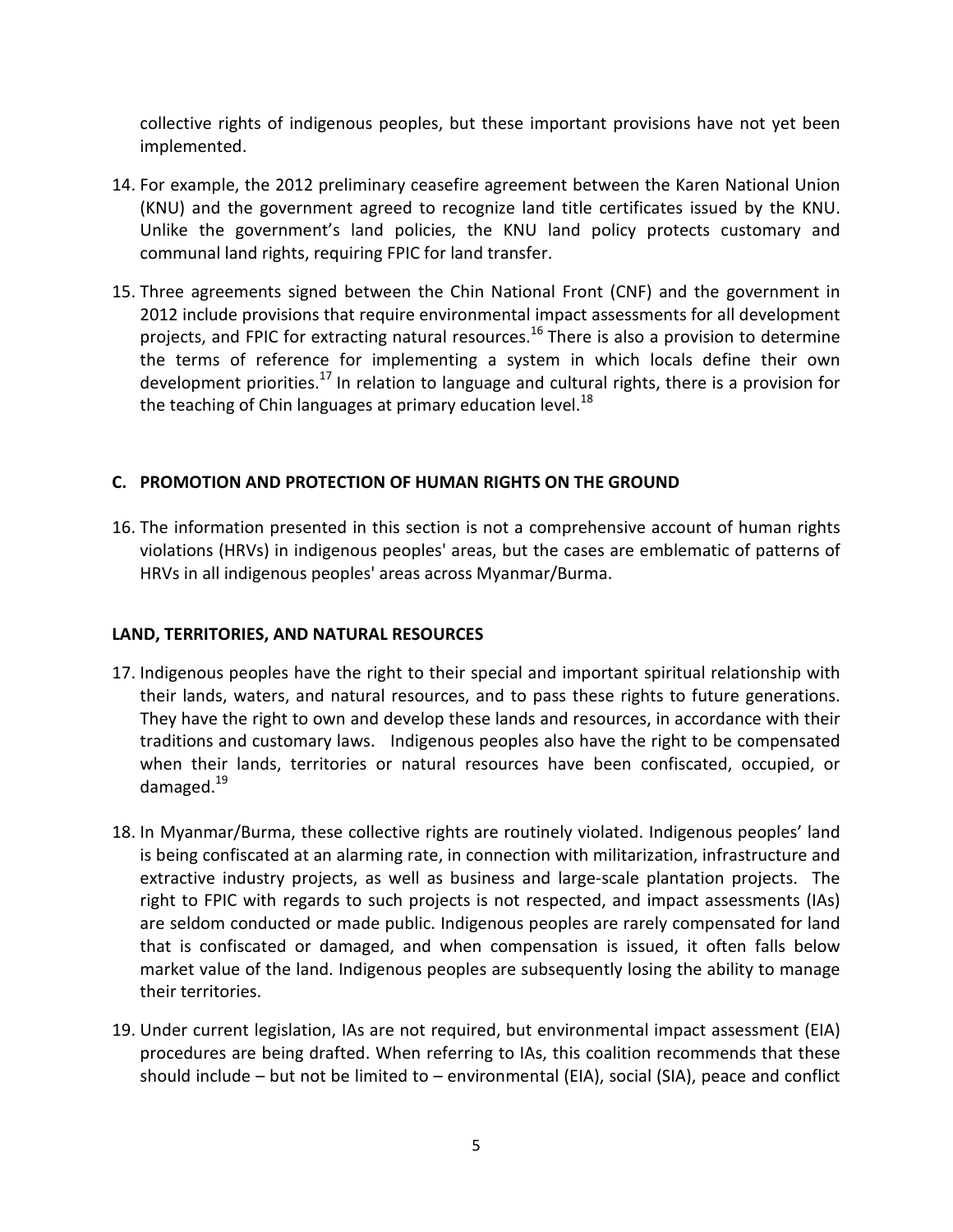(PCIA), and community health impact assessments (HCIA), as determined by local communities themselves.

### **Land Confiscation**

- 20. Militarization is closely connected with land confiscation. Although Myanmar/Burma's indigenous populations have reported growing numbers of land grabs in relation to recent harmful development projects, the majority of reported cases go back several decades, committed predominantly by the former military regime. These largely remain unresolved.
- 21. In Southeast Myanmar/Burma, indigenous peoples' lands have been confiscated for a variety of business and development projects, including dam construction, mining, logging, large-scale plantation projects and road construction.<sup>20</sup> Instead of seeking FPIC, in some cases, villagers have been misled into signing contracts relinquishing their land rights.<sup>21</sup> In a number of cases, community members have been forced to pay money to continue using the land, or hand over produce from the land to the confiscating authority, which is a form of forced labour.<sup>22</sup>
- 22. Land confiscation in Mon State significantly increased after the 1995 ceasefire with the New Mon State Party. Since then, 1,800 acres of land have been grabbed by the Myanmar/Burma Army, as recently as December 2014. Military land grabs are being driven by increased foreign investment and rising price of rubber.  $^{23}$
- 23. The Myanmar/Burma Army has consistently confiscated land, demarcated it as '*Tatmadaw* (Myanmar/Burma Army) Land,' and then refused access to the original occupants.<sup>24</sup> Since the January 2012 ceasefire between the Karen National Union and the Union government, indigenous peoples have seen an increase in militarization.<sup>25</sup> Land confiscation has occurred both for the expansion of existing Myanmar/Burma Army bases, the building of new army facilities, and the development of military-owned agricultural production. In 2014 in Leik Tho Sub-Township, Taw Oo (Taungoo) township, Bago Region, the Myanmar/Burma Army also confiscated 200-300 acres of villagers' farmland. In these cases, they do not allow villagers to enter into the area even though they have not implemented any projects on the land as of yet.
- 24. Chin State is still heavily militarized with 54 Myanmar/Burma Army camps in the area, although the ceasefire is holding. The Myanmar/Burma Army based in Matupi township seized more than 960 of farmland belonging to Chin subsistence farmers in Phaneng village, for "military use" in April 2012.<sup>26</sup> In June 2013, efforts by Chin villagers in Mindat township to appeal for restitution of lands confiscated in 1996 by Light Infantry Battalion (LIB) 274 were ignored.<sup>27</sup>
- 25. In December 2009, in Naga Mount village tract, Taw Oo (Taungoo) township, Bago Region, the government granted a 2,400 acre land concession to Kaung Myanmar Aung (KMA) Forestry Enterprise – a company with close ties to the former military government. An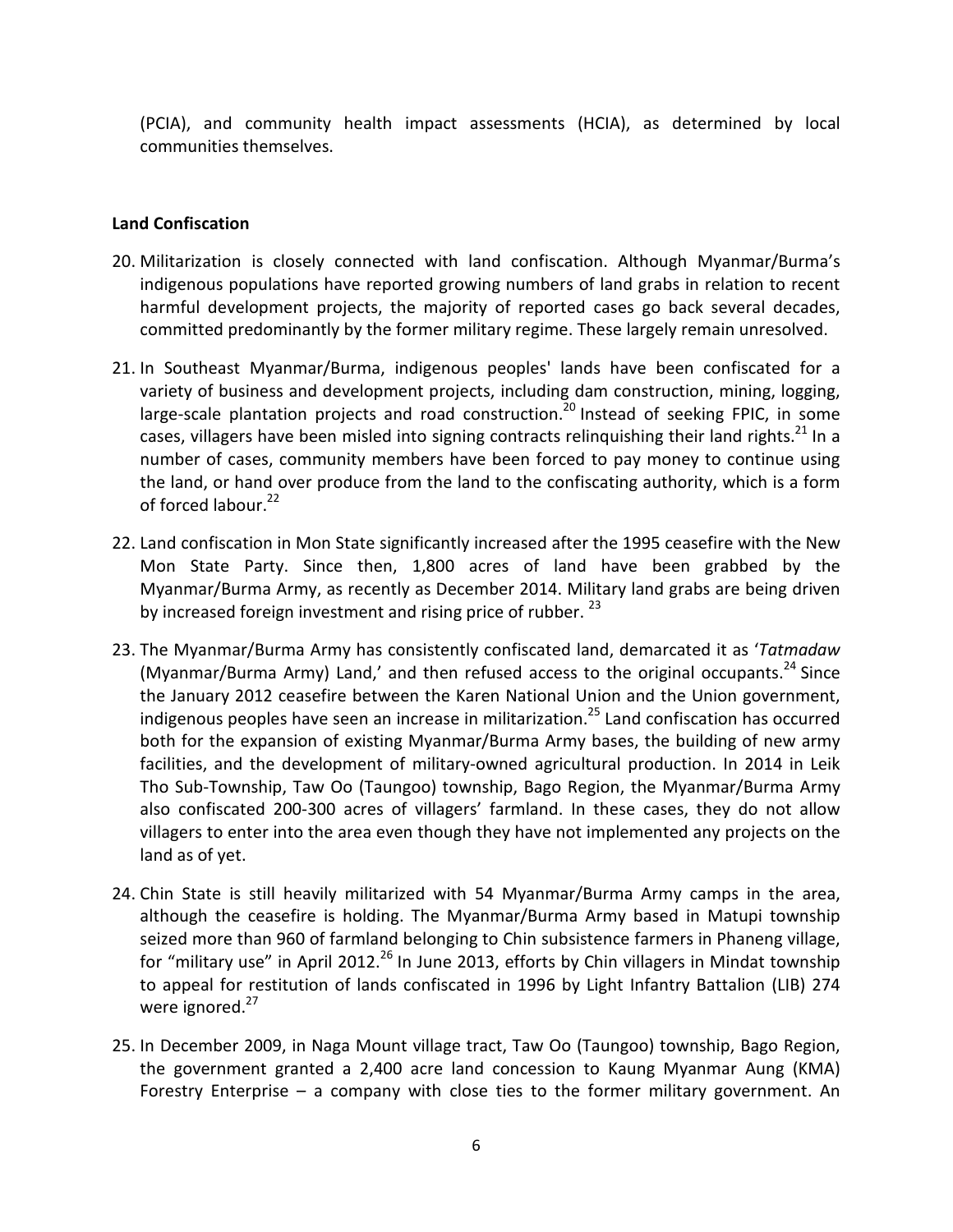estimated 50 small-scale farmers lost their land to the company. Even those with land titles had to give up their land, and though they were compensated, it was an unfair amount. Two villagers who refused to leave their land were sued by the company for trespassing, and others have reported intimidation and threats of violence by company personnel on night patrols near their farm houses. The company has plans to continue planting teak, and at least 100 more villagers are living in fear of losing their land. $^{28}$ 

26. In February 2014, a court in Bago Region handed down prison sentences ranging from 6 months to 3 years with hard labour to 12 Asho-Chin subsistence farmers under Section 43 (a) of the 1992 Forest Law, after they protested against land grabbing. In 2008, the military government granted the National Resources Development Company, a business reportedly owned by a high-profile member of the ruling Union Solidarity and Development Party, 1,500 acres of farmland for a teak plantation. Approximately 100 acres was ancestral land belonging to the Asho-Chin subsistence farmers from Kyarinn village, whose families and lived and worked on the land for generations.<sup>29</sup> In 2006, an Asho-Chin community in Myay Latt village, Magwe Region was granted a 30-year community forest certificate to manage 70 acres of conserved natural forest and 30 acres of land for agro-forestry. In 2012, 30 acres of their community-managed area were confiscated for construction of the Shwe Gas Project's Myanmar/Burma-China oil and gas pipelines. The compensation offered by the company, based on calculations by the Forest Department, was far below market value. The community are currently bringing their complaint various national-level bodies to fight for proper compensation.<sup>30</sup>

#### **Extractive Industry Projects**

- 27. Extractive industry projects in Myanmar/Burma are notoriously corrupt and commonly linked to human rights violations. Myanmar/Burma is currently a candidate country for the Extractive Industries Transparency Initiative (EITI), which would encourage reform across the mining, oil, and gas industries to meet global standards. However, indigenous peoples are critical that the Myanmar/Burma government is only using EITI as a way of attracting additional investment, and is not truly committed to transparency.
- 28. Since 2009, construction of the Chinese-Myanmar/Burma Shwe Gas project and Maday deep sea port and oil and gas pipeline have had negative impacts on the environment and indigenous peoples' fishing and farming livelihoods in Kyauk Phyu township, Arakan State. Local people have faced ongoing land confiscation with limited or no compensation for their losses. To date, it is unclear if IAs have been conducted, as no results have been made publicly available. In September 2013, 10 villagers from Maday island were convicted under Article 18 of the Peaceful Assembly and Procession Law, after protesting against the negative impacts of the Shwe gas project without official permission. A leading Arakanese activist sought permission to hold the protest on four separate occasions, but each request was denied. $31$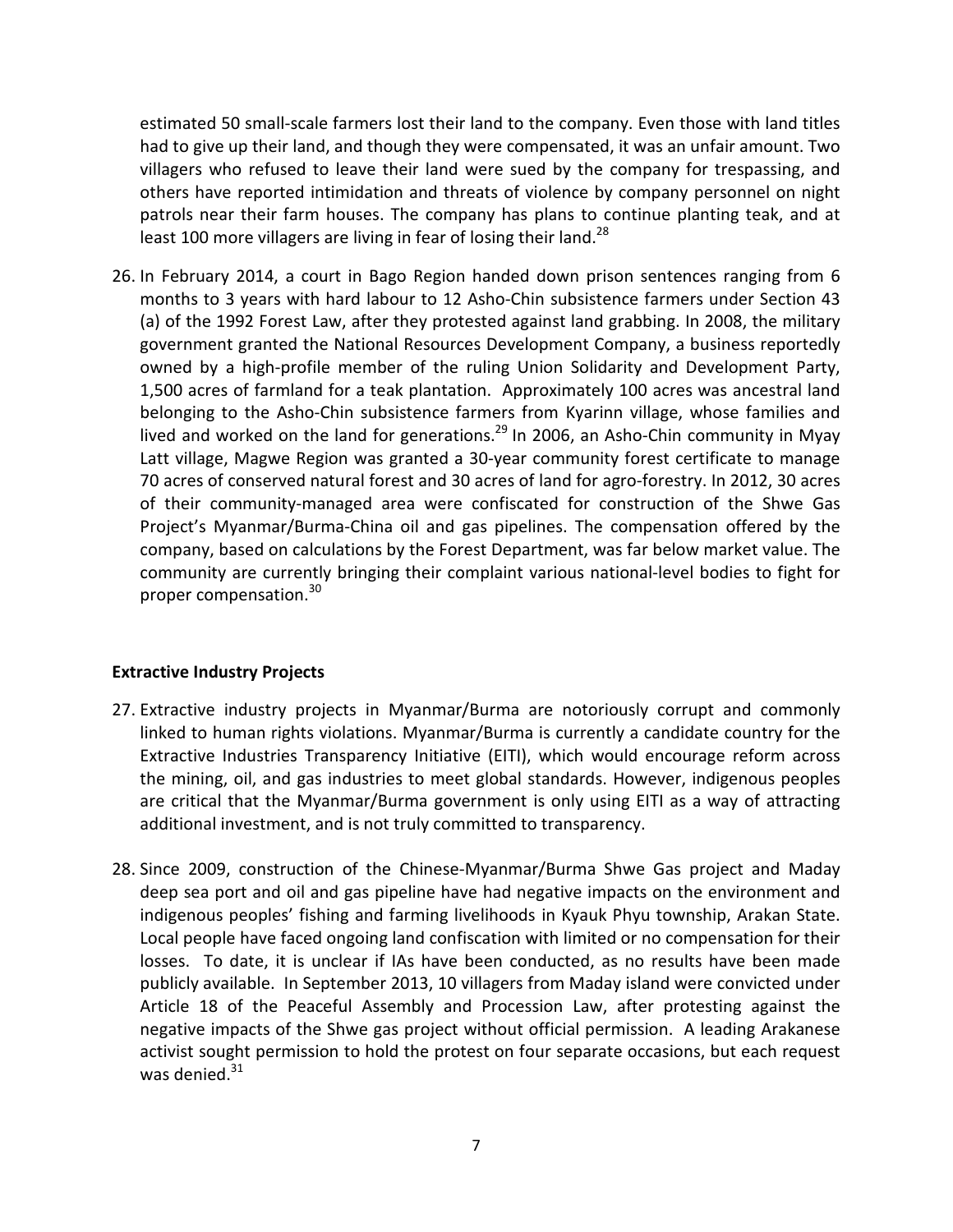- 29. In December 2014, around 5,000 people demonstrated against a marble stone mining project known as the Nay Pu Taung project in the Arakan Roma (Yoma) mountain range in Taunggup (Taung Koke) township, Arakan State. A license was granted to Vietnamese company MYSICO by the Mining Research and Myanmar Investment Commission, and the project started in 2012. FPIC has not been sought from local communities, and there has been no consultation process.<sup>32</sup>
- 30. In Kyiakmayaw Township, Mon State, over the last five years, five different companies<sup>33</sup> with close ties to the Myanmar/Burma Army and government have been planning cement projects which would involve blast mining of limestone at Ni Don and Pyar Taung mountains, to be used in cement production at factories to be constructed nearby. To date, the projects have already been characterized by corruption, misinformation, and land confiscation.<sup>34</sup>
- 31. All five companies offered compensation that is far below the true market value. For example, Zaykbar Company is known to have offered villagers 350,000 kyat per acre for land this is worth 2.5-4 million kyat. Many villagers still have not received any compensation. The companies often used coercion to take land from villagers who did not fully understand their rights. Much of the land in Kyiakmayaw is known as "freehold" land, which is ancestral land that has been passed on from generation to generation. Pacific Link purposefully targeted land for acquisition for which people did not have written legal titles. For now, activity by these companies seems to have stalled for unknown reasons, and some villagers have returned to reclaim and cultivate their land that was taken. However a new company has arrived on the scene, Thailand's Siam Cement Group, which plans to build a 3.7 billion USD cement factory in the area. $^{35}$
- 32. The environmental impact of extractive industry projects, and the subsequent effect on local livelihoods, has been overwhelmingly negative. Due to river pollution from mining projects in Karen State, villagers are experiencing shortages of drinking and bathing water, death of livestock and a reduction in their ability to access local wildlife.<sup>36</sup> For example, In February 2014, D--- village, Waw Muh village tract, Dwe Lo Township, Mudraw (Hpapun in Myanmar language) District in Karen State, a Chinese company started a gold mining project at MeeTh'RooPoh River. This project resulted in the destruction of villagers' land as well an additional loss of livelihood means as villagers were denied access to an area where they have traditionally panned for gold. Gold mining in Dwe Lo Township, on-going since 2006, has polluted streams and as a result, caused illness amongst those who use it as a water source.<sup>37</sup> Villagers have also reported serious health issues as a result of coal and stone mining projects in Noh T'Kaw (Kyainseikgyi), Kaw T'Ree (Kawkareik) and Kruh Tu (Kyonedoe) townships, Dooplaya District, Karen State, including skin diseases after bathing in polluted waters and respiratory diseases from breathing in fumes near mining projects.<sup>38</sup>
- 33. The Gullu Mual (Mwe hill, Mwetaung, in Myanmar language) nickel mining project in Tedim township, northern Chin State is a joint venture between China and Myanmar/Burma. Since 2013, community-based campaigns and demonstrations have taken place around the world against the nickel mining project in the area. It is estimated that at least 30 villages in the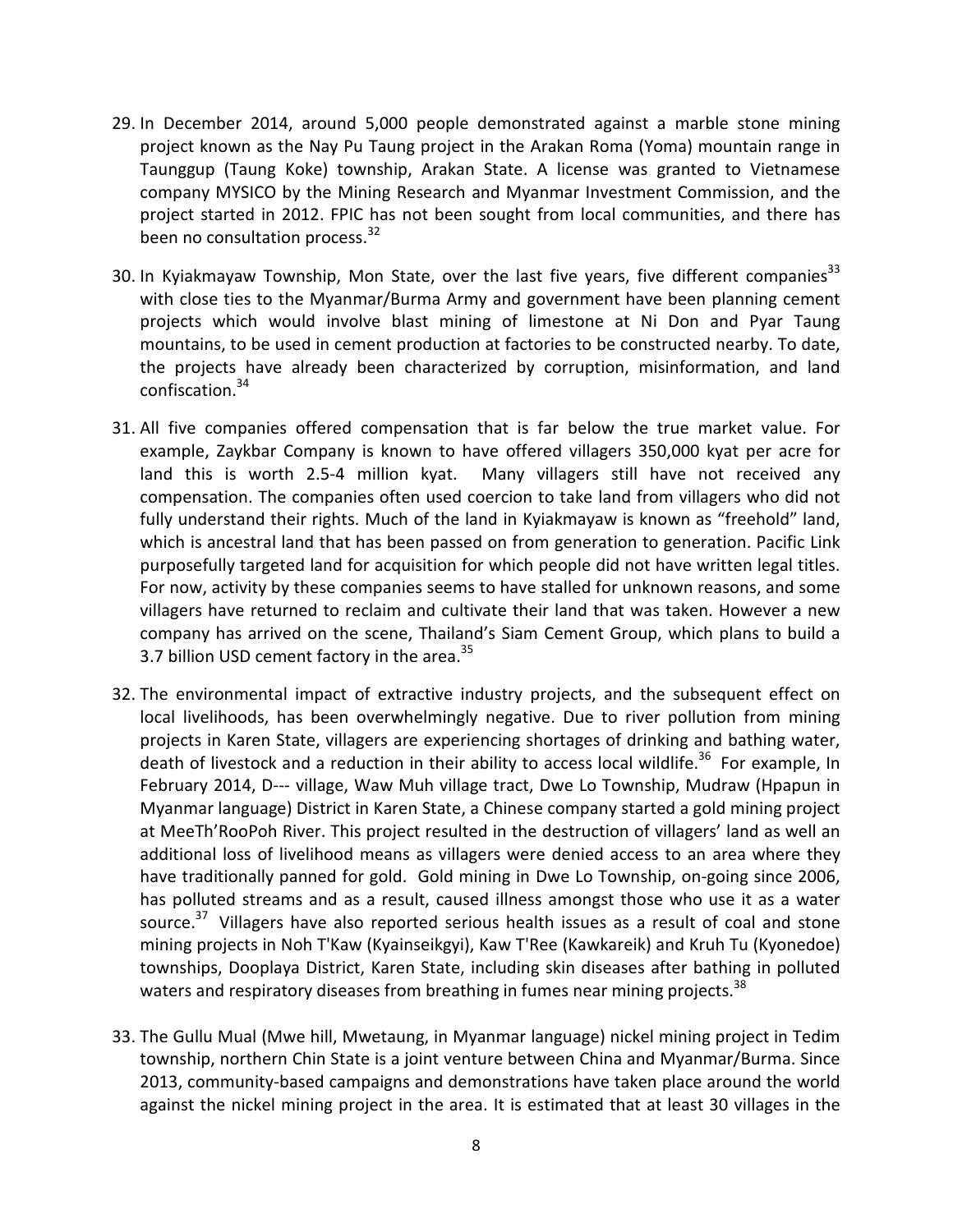surrounding areas of Gullu Mual would be affected by the project. Surveys conducted by Chin political parties in September 2013 found that local communities were expressing a new level of distrust in the Chinese companies involved in the project, citing a lack of transparency, accountability, and the absence of FPIC. In January 2014, the Chin State Minister of Forestry and Mines announced that companies permitted to extract natural resources in Chin State will be allowed to commence work only after signing a resourcesharing agreement with the State authorities. No further details have been made publicly available. The Gullu Mual nickel mining project is currently suspended, reportedly due to protests by the local communities.<sup>39</sup>

#### **Logging Concessions and Deforestation**

- 34. Logging concessions and deforestation are frequently linked with militarization, dam projects, large-scale plantation projects and road construction. Deforestation from logging and large-scale plantations have made it difficult for local people to find thatch for housing and firewood, both essential to their sustainable ways of life.<sup>40</sup>
- 35. In September 2011 in G--- village, Ler Mu Lah sub-township in Mergui/Tavoy (Myeik) township in central Tenasserim Region (Tanintharyi), an oil palm company confiscated and deforested 700 acres of ancestral land next to the village in order to plant oil palm trees, without providing any compensation to the villagers.<sup>41</sup>
- 36. In Kanpetlet township, Chin State, teak logging concessions have been granted to Manawphyushin AK company, which has close ties to Kanpetlet Member of Parliament (MP) Thura Aung Ko, a former Brigadier-General in the Myanmar/Burma Army. In 2013, teak trees in the Yechawng and Lepung village tracts of Kanpetlet township were cut down and sold for profit by the company, without the FPIC of the local people or any benefit to their communities.<sup>42</sup> Paletwa township, Chin State, has a vast swath of forests with various kinds of hardwoods and other native flora and fauna. In 2013, soldiers from LIB 289 based in the area were illegally smuggling a hardwood known as ironwood (*xyliadolabriformis* or *pyinkado* in Myanmar language) out of Paletwa for sale in Arakan State.<sup>43</sup>

### **DEVELOPMENT<sup>44</sup>**

- 37. Indigenous peoples have the right to determine their own strategies for the development or use of their lands or territories and other resources, as well as the right to enjoy their own means of subsistence and sustainable environmental management.<sup>45</sup>
- 38. In Myanmar/Burma, control over land, and natural resources for development projects in indigenous peoples' territories is driving violent conflict and related human rights violations. The government and their foreign investor partners have imposed their notions of development on indigenous peoples, without FPIC, IAs, or any kind of meaningful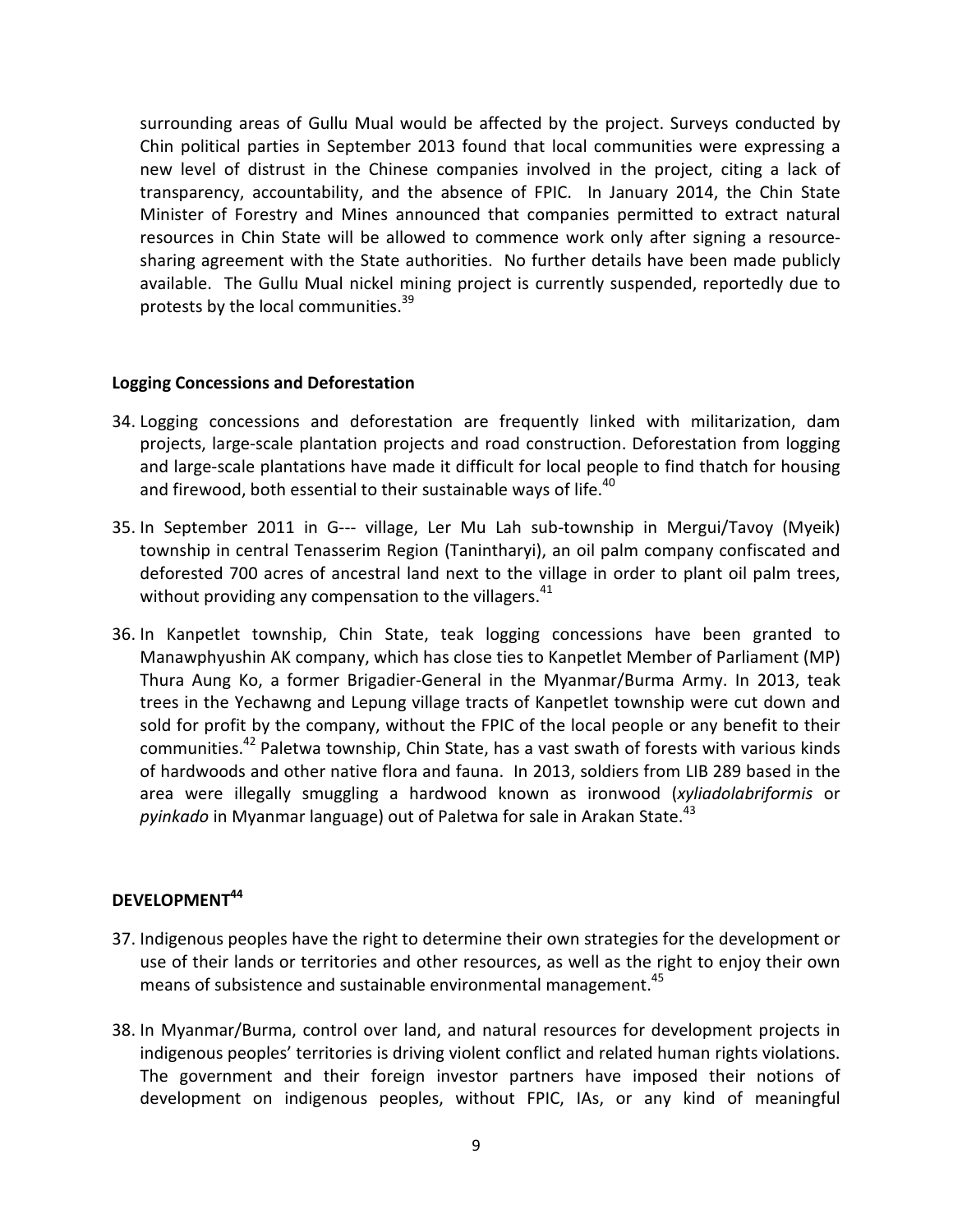consultation processes. Foreign investors are promoting harmful development projects in conflict areas without conducting any PCIA. These harmful projects have serious impacts, and pose a direct threat to traditional and sustainable livelihoods.

### **Electricity Generating Projects**

- 39. There are five large hydropower projects<sup>46</sup> planned for the Salween (Than Lwin) River in Myanmar/Burma, which runs through Shan, Karenni, Karen, and Mon States. These megadams are implemented by the government's Ministries of Electric Power and primarily financed by companies from Thailand and China. $47$  Although these projects have been promoted as a way to improve rural electrification, in reality, the majority of electricity produced is already slated for export. Indigenous peoples living downstream are strongly opposed to the dam cascade, which lies on active fault lines, because it would pose a great risk of dam failure and catastrophic flooding. Damming the Salween would irreversibly damage the diverse riparian ecosystem and fishing and farming livelihoods. Project proponents have provided no reliable information to potentially affected communities, and IAs are either non-existent, kept secret, or deeply flawed. $48$
- 40. Dam building on the Salween has been closely linked with violent conflict and mass displacement of civilians. In October 2014, heavy fighting broke out in Karen State between the Democratic Karen Benevolent Army (DKBA) and the combined force of the Myanmar/Burma Army and Border Guard Force (BGF) in the vicinity of the Hatgyi dam site, forcing more than 2,000 civilians to flee their homes. Civilians suffered human rights violations, while the government blocked delivery of much-need humanitarian aid. The Myanmar/Burma Army and Border Guard Force (BGF) have increased military presence in the area, and the fighting appears to be part of a calculated military strategy to control territory in Karen State. By "clearing out" the DKBA, who oppose the dam, the Myanmar/Burma Army and BGF aim to secure the area for dam construction to begin. This recent bout of armed clashes, in clear violation of bilateral ceasefire agreements,  $49$ demonstrates that the struggle for control over the territory of the Hatgyi dam site undermines the fragile peace process in Karen State.<sup>50</sup>
- 41. In 2012, the Myanmar/Burma Army completed construction of the Toh Boh (Thauk Yay Hkat in Myanmar language) dam on the Day Loh (Thauk Yay Hkat in Myanmar language) river in Tantabin Township. From 2009-2012, more than 100 households were forcibly relocated from the area to make way for the project.  $51$
- 42. In 2009, China and Myanmar/Burma agreed on a joint investment project to construct a dam on Phunglong (Lemro or Laymyo in Myanmar language) River, in a remote area of Paletwa township, Chin State, populated by Dai-Chins.<sup>52</sup> Construction has been in progress without the FPIC of local people, and with no IAs publicly available. It is estimated that at least 60 villages with a total population of 20,000 will be negatively impacted by the project. In 2014, the project was suspended for unknown reasons. $53$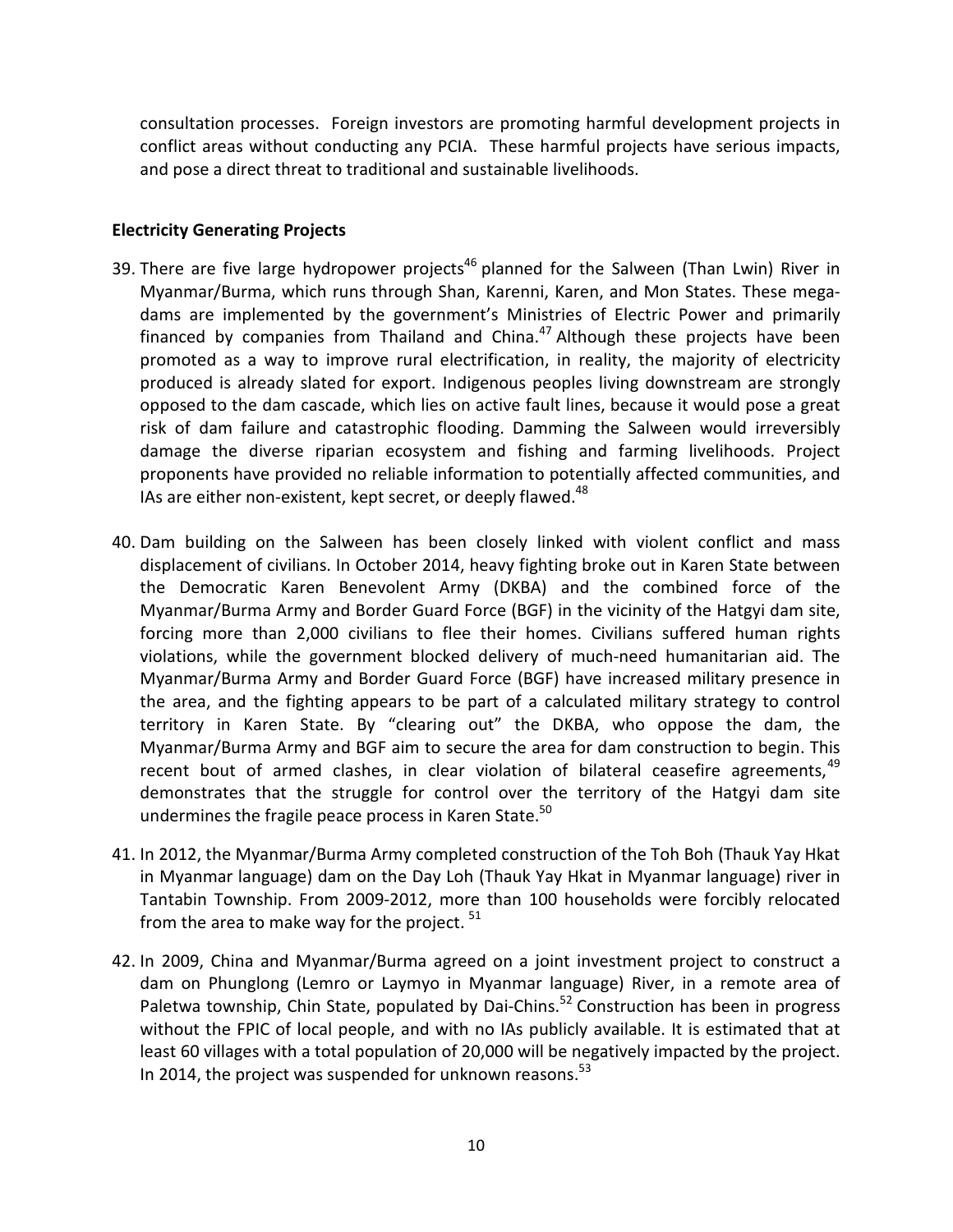43. Since 2011, the number of Myanmar/Burma Army troops in Ye township, Mon State, has increased from 3 to 11 battalions. In March 2013, Toyo-Thai corporation signed an agreement with Myanmar/Burma's Ministry of Electric Power to construct a 1,280 MW, \$2.7 billion, coal-fired power plant in Aunden (An Din) village in the same area. In December 2014, local villagers strongly opposed the project, voicing concerns about potential environmental impacts from pollution, and land confiscation near the project site.In response, the company arranged a counter-petition which they submitted to President Thein Sein's office in 2015, and the coal-fired power plant will go ahead.<sup>54</sup>

#### **Infrastructure Development Projects**

- 44. The Japanese International Cooperation Agency (JICA) has recently issued a blueprint that proposes industrial development in Southeast Myanmar/Burma, focused on expanding road networks, establishing industrial estates, urban infrastructure, and industrial agriculture. Such projects would be implemented by the government in cooperation with JICA, but there has been no meaningful consultation process with Karen, Mon and other indigenous people in the area. The plan is likely to exacerbate conflict and lead to land confiscation.<sup>55</sup>
- 45. The Kaladan Multi-Modal Transit Transport Project (Kaladan Project) is a US\$214 million infrastructure development project, classified as Indian development aid to Myanmar, being implemented in Arakan and Chin States. It involves the construction of a combined inland waterway and highway transportation system connecting Northeast India with a deep sea port at Site-tway, Arakan State.<sup>56</sup>Indian company ESSAR Projects Ltd. is responsible for the ports at Site-tway and Paletwa and waterway transportation system along the Kaladan river, involving riverbed dredging. From Paletwa in Chin State a 130 km highway will connect to the India-Myanmar/Burma border, but the route and company responsible for the highway have not been made known. The project is being implemented without the FPIC of indigenous peoples. More than four years after the project started in 2010, no IAs have been conducted for the project area in Myanmar/Burma.
- 46. Communities in Arakan and Chin State have already suffered negative environmental and social impacts from the Kaladan Project. As a result of constant dredging since 2011, the shoreline of Thae Hkhun fishing village on Mray Gun Island in Arakan State has been advancing quickly, making it necessary for 50 houses and a monastery to be dismantled and rebuilt further inshore. In September 2013, government officials ordered farmers in Laung Ka Du village, a small Khumi Chin community near Paletwa town on the Kaladan river, not to cultivate their land as it was going to be acquisitioned as a dumping-site for riverbed dredging. The community is currently trying to negotiate with the authorities to ensure that dredged material be dumped on an alternative dumping site they have proposed.<sup>57</sup>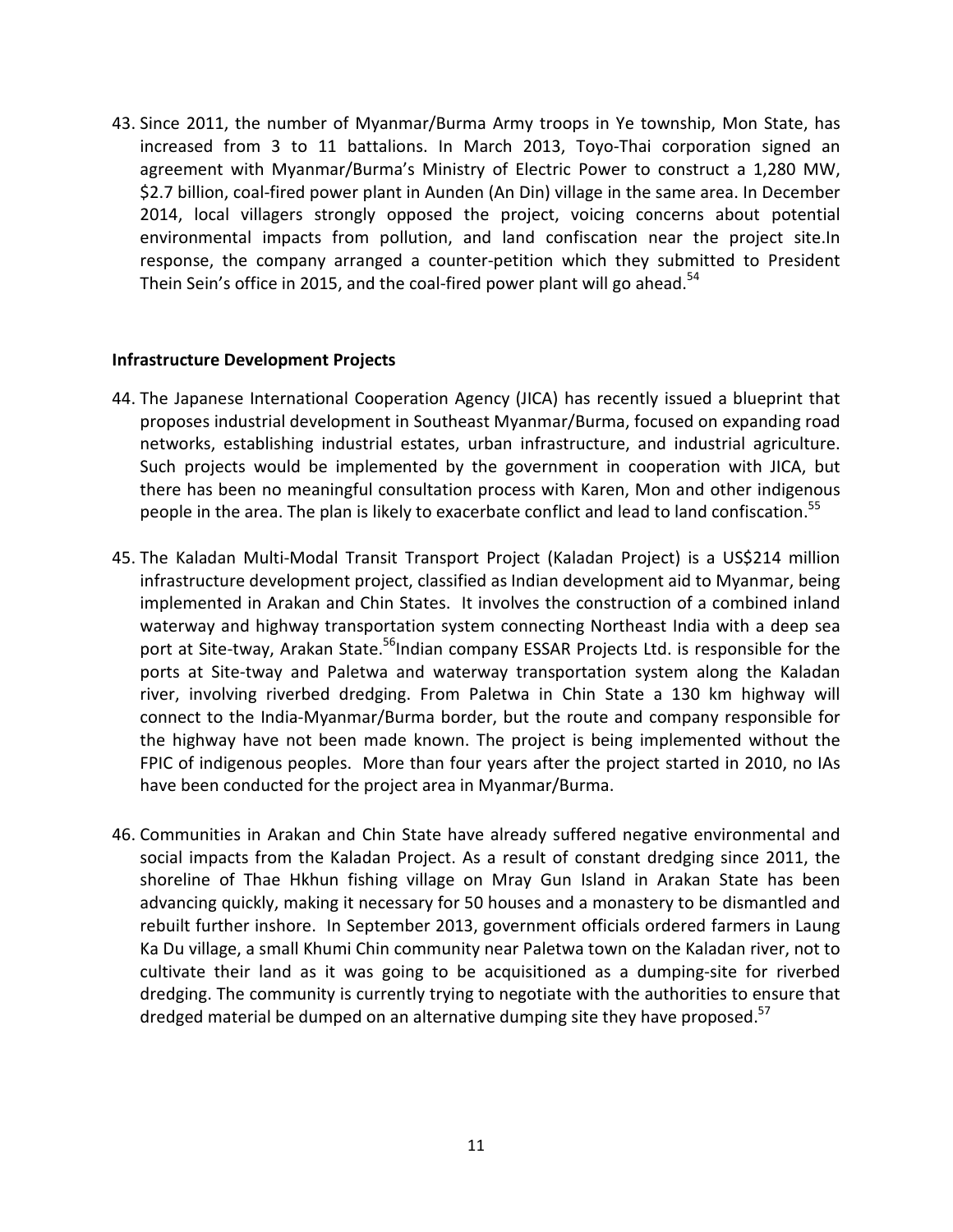### **Road Construction**

- 47. Since June 2013, 280 acres of land has been destroyed to make way for a road construction project linking Mon State's Thanbyuzayat Township to Thailand via the border town of Three Pagodas Pass, and no compensation has been offered.<sup>58</sup>
- 48. Road infrastructure in Chin State is poor, with more than 800 villages inaccessible by car, according to official statistics.<sup>59</sup>Although Chin indigenous people want roads to be built, in practice farmers have had their ancestral land either damaged or confiscated without compensation to make way for new roads, undermining their livelihoods.<sup>60</sup> In 2014, Mount Khonumtung (Natmataung in Myanmar language), a national park and natural habitat for several endemic bird species and home to over 800 plant species, missed out on UNESCO World Heritage Status due to development in the area, including a Chin State governmentbuilt road which resulted in deforestation.<sup>61</sup>
- 49. Between March and May 2014, construction of roads by the government destroyed villagers' farms, plantations and houses in Kaw T'Ree (Kawkareik in Myanmar language) and Noh T'Kaw (Kyainseikgyi in Myanmar language) townships, Karen State, without any compensation being provided.<sup>62</sup>

## **LANGUAGE AND CULTURAL RIGHTS<sup>63</sup>**

- 50. Indigenous peoples have the right to practice and revive their culture and traditions, including the right to use and pass on to future generations their histories and languages, oral traditions, writing systems and literature and to use their own names for communities, places and people. $64$
- 51. In Myanmar/Burma, militarization and displacement prevent indigenous peoples from practicing and promoting their language and cultural rights. Under successive military regimes, indigenous peoples were subjected to an unwritten forced assimilation policy known as *Burmanization*. Starting in 1962, the teaching of indigenous peoples' languages was progressively banned in different areas, and has put the rich diversity of indigenous peoples' languages in Myanmar/Burma at risk. Local communities' names for places, mountains, and rivers were replaced with Myanmar/Burma language names. Celebrations of important cultural or historical significance for indigenous peoples were banned under military rule, and more recently, the government has neglected or destroyed important cultural heritage sites of indigenous peoples.
- 52. In 2013, the government made an official announcement that indigenous language study would be allowed in schools again, but only as an extracurricular subjectwith inadequate financial support from the government, which has been ineffective at preserving and promoting indigenous languages. $65$  In Chin State, in spite of a provision in the CNFgovernment ceasefire agreements for the teaching of Chin language instruction in primary schools, this has not yet been implemented.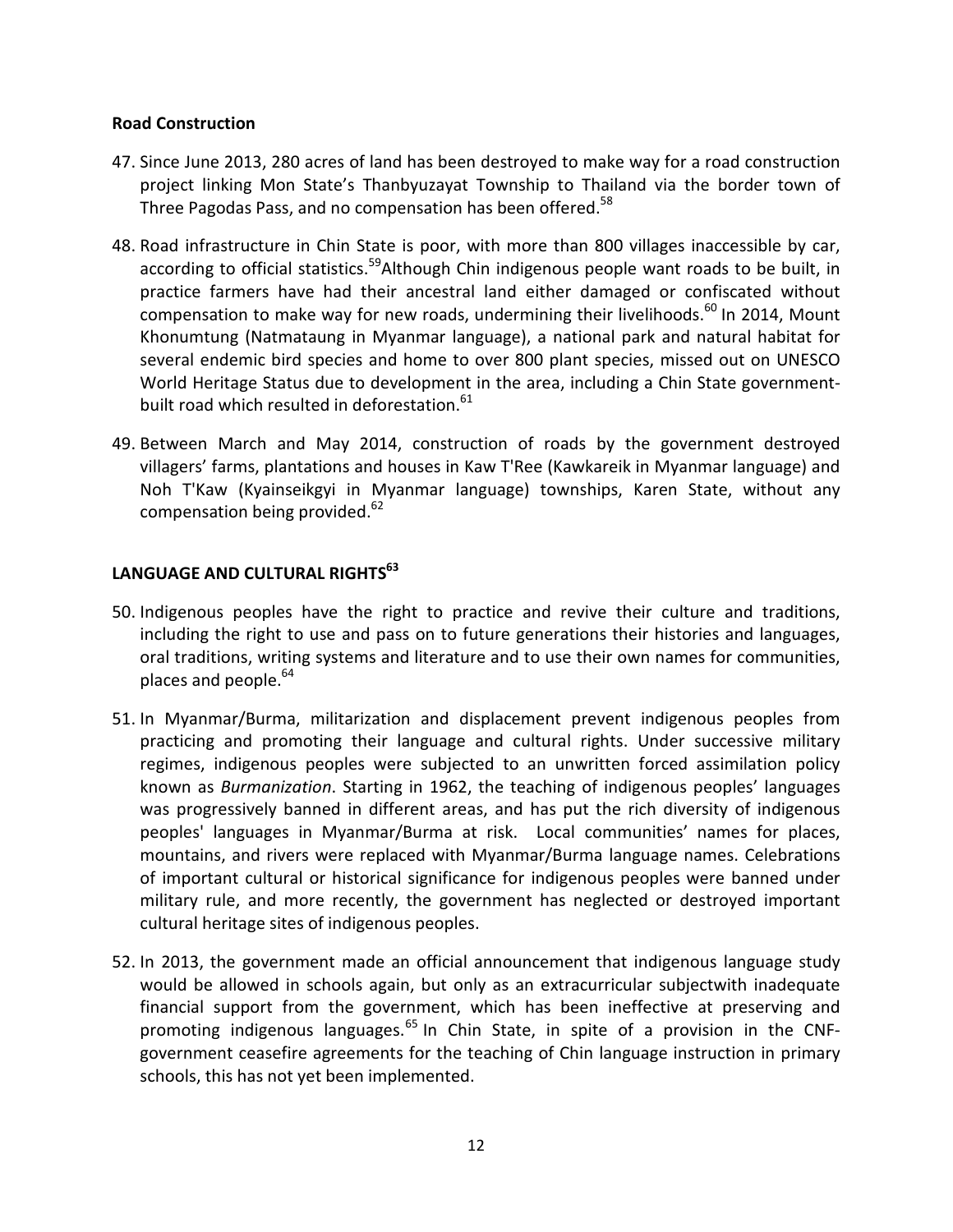- 53. In Chin State, Chin communities have been allowed to celebrate Chin National Day on 20th February since 2013. However, the day has not yet been designated a public holiday, even though there is a provision to do so in the CNF-government ceasefire agreements.<sup>66</sup>
- 54. Arakan State is rich in ancient cultural heritage including pagodas, monuments, stupas, and temples, particularly the city of Mrauk-Oo, which was the last capital of the Arakan Kingdom. Local communities face the ongoing destruction of their cultural heritage, which has been destroyed due to the government's lack of preservation efforts, and also due to infrastructure development. In 2010, railroad construction damaged or destroyed sites in Mrauk-Oo. In November 2014, in spite of community protests, the authorities dug out large volumes of soil and remnants of ancient artifacts from the site of the Royal Palace in MraukOo, and used it for road construction in the town.<sup>67</sup>
- 55. In Mon State, blast mining of limestone at Ni Don and Pyar Taung mountains would entail demolishing these entire limestone mountains, which are part of the cultural heritage for the Mon people. The limestone caves in the mountains contain sacred Buddhist relics and cave paintings that pre-date local recorded history.<sup>68</sup>
- 56. Traditionally, each Karen village has a *Kaw*, which is the ancestral and spiritual territory of that community. Karen people who follow traditional animist practices are reluctant to leave their *Kaw* because they can only make offerings to their gods when physically present in the *Kaw*. It is also important that when they die, their remains are buried in a sacred area within the *Kaw*. In many cases, encroachment by the Myanmar/Burma Army, who build military camps, plant land mines, and burn villages, have forced Karen people to flee from their *Kaw*. Displacement from the *Kaw* has eroded traditional Karen cultural practices, including customary land management based around the *Kaw* structure.<sup>69</sup>

### **D. RECOMMENDATIONS TO THE GOVERNMENT OF MYANMAR**

- R1. To invite the UN Special Rapporteur on the Rights of Indigenous Peoples to provide expertise, and to assist in facilitating a national-level dialogue with the aim of identifying and recognizing indigenous peoples in Myanmar, based on the international concept of indigenous peoples and the UNDRIP.
- R2. Amend the 2008 Constitution to recognize and protect indigenous peoples, the right to selfdetermination and customary land use practices, and to protect and promote indigenous peoples' languages and cultures.
- R3. Provide the MNHRC with training on the UNDRIP, and amend the MNHRC enabling law to bring the body into line with the Paris Principles; ensure it has a strong mandate to fully investigate and provide adequate and fair restitution for land confiscation and other human rights cases; and to ensure there is increased representation of indigenous peoples.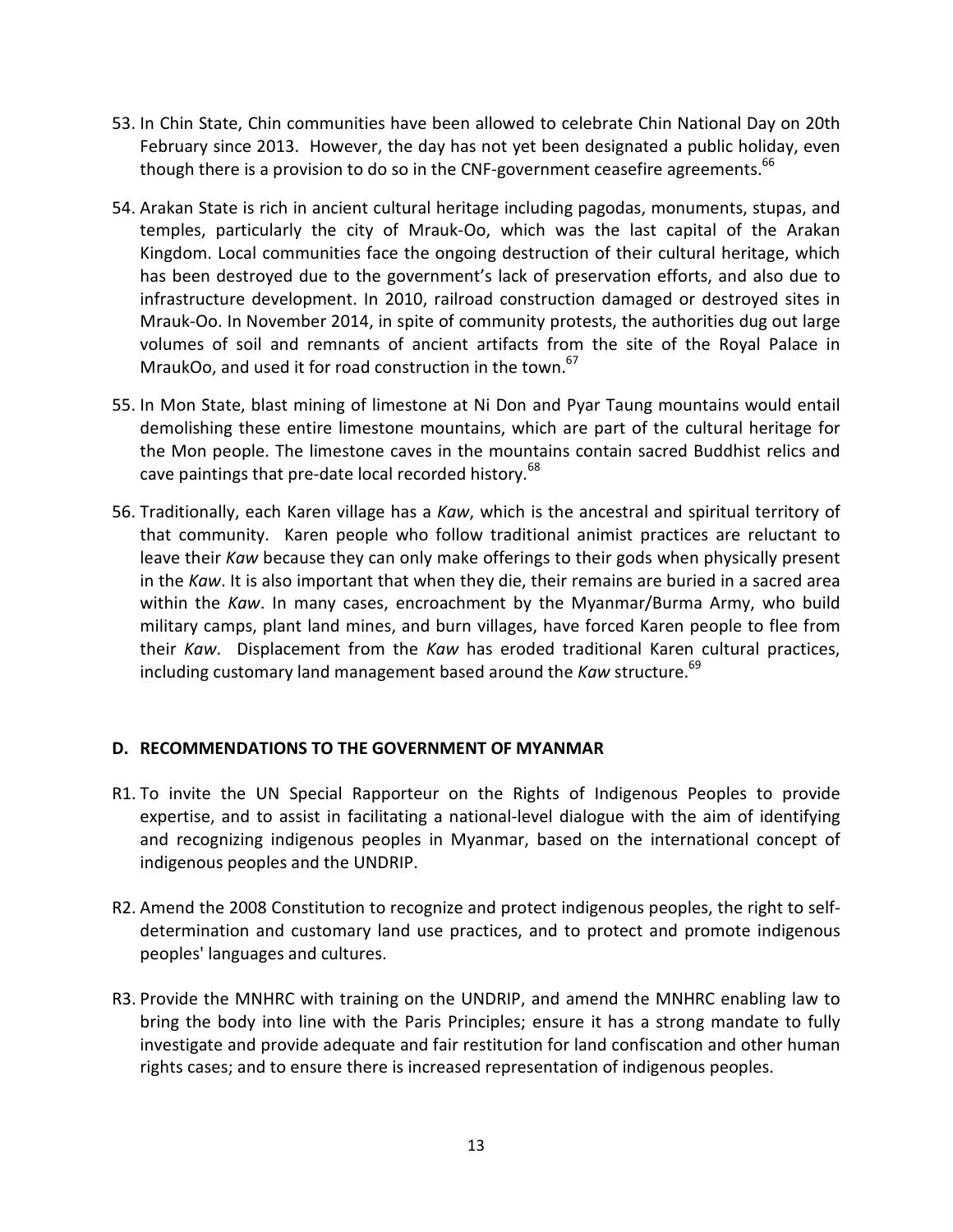- R4. To amend the draft NLUP and domestic legislation to ensure that it incorporates the collective rights of indigenous peoples to their land, territories, and natural resources, including customary land use practices with regard to forests, rivers, and other land, as well as agricultural land.
- R5. Ensure that FPIC is sought from indigenous peoples in Myanmar/Burma before proceeding with any harmful projects in their lands and territories, by using a transparent, participatory, and meaningful consultation process, ensuring in law, policy, and practice that appropriate IAs - especially peace and conflict impact assessments - as determined by local communities themselves, are conducted by independent and impartial experts, and published in local languages.
- R6. To provide for the teaching of indigenous peoples' languages in the national curriculum in law, policy, and practice, and to allocate sufficient national budget for effective implementation.
- R7. Consult indigenous peoples' experts and local communities about the preservation of cultural heritage in indigenous peoples' areas, and allocate sufficient national budget to preserve such cultural heritage with a view to seeking UNESCO world heritage status for key sites.
- R8. Stop military offensives against indigenous peoples, halt military expansion in indigenous peoples' areas, and begin a time-bound process of demilitarization as part of a sustained effort to end human rights violations against indigenous peoples' in Myanmar/Burma.
- R9. Make the draft Nationwide Ceasefire Agreement and framework for political dialogue publicly available, and organise meaningful consultations in indigenous peoples areas, to allow them to take a proactive role and to ensure that their rights are fully recognised in the final agreement and framework, including the right to self-determination.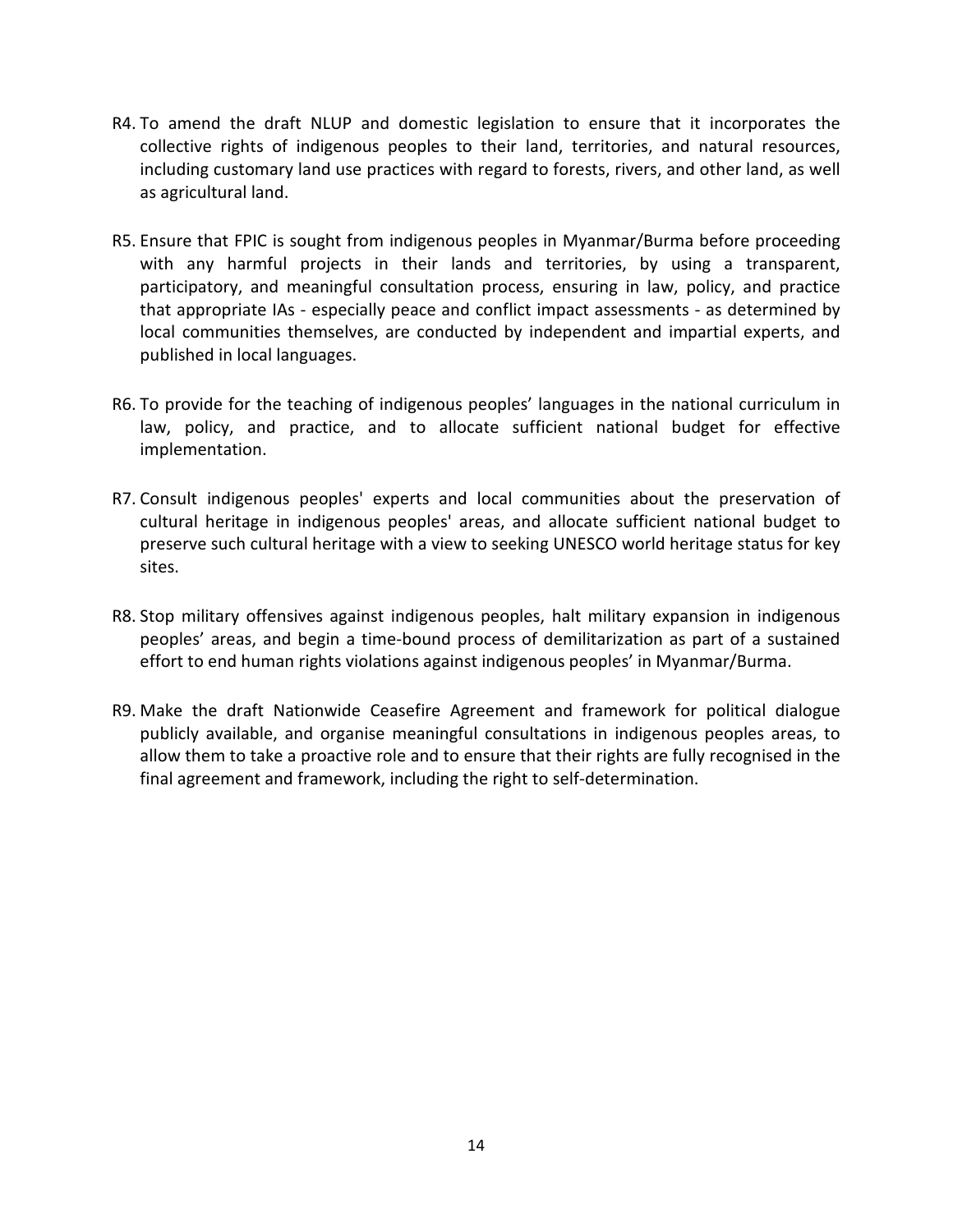#### **END NOTES**

-

<sup>1</sup>In March 2015, the *PyithuHluttaw*(Parliament) passed the Ethnic Nationalities Rights Protection bill, which refers to the eight major ethnic groups. There was no public consultation on the bill, and although it purports to protect the rights of Myanmar/Burma's ethnic nationalities, further analysis of this law is needed from the indigenous peoples' rights perspective.

 $2$ The Population and Housing Census of Myanmar, 2014, Summary of the Provisional Results, published by the Department of Population, Ministry of Immigration and Population, August 2014.

<sup>3</sup> See http://www.irrawaddy.org/burma/chin-group-says-burma-census-ethnicity-question-caused-confusion.html <sup>4</sup>The UN-recognised concept of indigenous peoples is derived from: José MartínezCobo, Study of the Problem of Discrimination Against Indigenous Populations, E/CN.4/Sub.2/1986/7/Add.4, para 379.

<sup>5</sup> Articles 17, 29, & 30 refer to children of indigenous origin.

<sup>6</sup>Article 8j of the Convention.

<sup>7</sup> Article 37(a) of the 2008 Constitution. See also point 4, chapter 1, basic principles of the Union.

8 *The Challenge of Democratic and Inclusive Land Policymaking in Myanmar: A Response to the Draft National Land Use Policy*, Transnational Institute (TNI), February 2015.

<sup>9</sup> As outlined in the United Nations Voluntary Guidelines on the Responsible Governance of Tenure of Land, Fisheries and Forests in the Context of National Food Security.

<sup>10</sup>Part VII para 68, paras 23 and 71 of the draft NLUP.

<sup>11</sup> See *Land Disputes Leading Cause of Human Rights Complaints*, Irrawaddy News, 12 November 2014.and *Myanmar Revamps Human Rights Panel Amid Criticism from Rights Groups*, Radio Free Asia, 25 September 2014. <sup>12</sup>In September 2014, the FIC reported that only 583 complaints out of 2,689 sent to the Ministry of Defense had been addressed, while only 299 complaints out of 6,559 submitted to State and Regional governments were settled. See *MPs Urge Prompt Return of Confiscated Land*, Irrawaddy News, 26 September 2014, and *Military Involved in Massive Land Grabs: Parliamentary Report*, Irrawaddy News, 5 March 2013.

<sup>13</sup>Relevant recommendation: 104.53. Solve long-standing conflicts between the Government and ethnic groups in a peaceful manner (Czech Republic). The SuR has failed to implement this recommendation.

<sup>14</sup> The first new preliminary bilateral agreement was signed between the government and the United Wa State Party in September 2011. The following groups have signed preliminary bilateral ceasefire agreements: All Burma Students Democratic Front (ABSDF), Arakan Liberation Party (ALP), Chin National Front (CNF), Democratic Karen Benevolent Army (DKBA), Karenni National Progressive Party (KNPP), Karen National Union (KNU), KNU/KNLA Peace Council (KPC), National Democratic Alliance Army - Eastern Shan State (NDAA), New Mon State Party (NMSP), National Socialist Council of Nagaland-Khaplang (NSCN-K), Pa-Oh National Liberation Organization (PNLO), Shan State Progress Party/Shan State Army aka Shan State Army-North (SSPP), Restoration Council of Shan State/Shan State Army (RCSS), United Wa State Party (UWSA). The following groups have NOT signed preliminary bilateral ceasefire agreements: Myanmar National Democratic Alliance Army (MNDAA), aka Kokang Army, Arakan Army (Kachin Region), Arakan Army (Karen Region), Kachin Independence Organization (KIO), Kuki National Organization (Burma), Ta-ang National Liberation Army. See

http://www.mmpeacemonitor.org/stakeholders/stakeholders-overview

<sup>15</sup>See Burma News International, Deciphering Myanmar's Peace Process: a Reference Guide 2014. Chiang Mai: Burma News International.

<sup>16</sup> Point 6 of the December 2012 agreement: "Environmental impact assessments shall be conducted in regards to all development projects in Chin State. To facilitate such a process, it is agreed that an independent committee shall be formed made up of independent experts. It is agreed that in extracting natural resources from above and underground within Chin State, the principles of Free, Prior, and Informed Consent shall be observed in accordance with the desire of the Chin people." See *Rhododendron News,* CHRO, Nov-Dec 2012.

<sup>17</sup> Point 13a of the December 2012 agreement: "The Chin State government and Chin National Front shall have the power, through consultation, to determine the terms of reference for the implementation of a system in which locals determine their own development priorities." See *Rhododendron News,* CHRO, Nov-Dec 2012.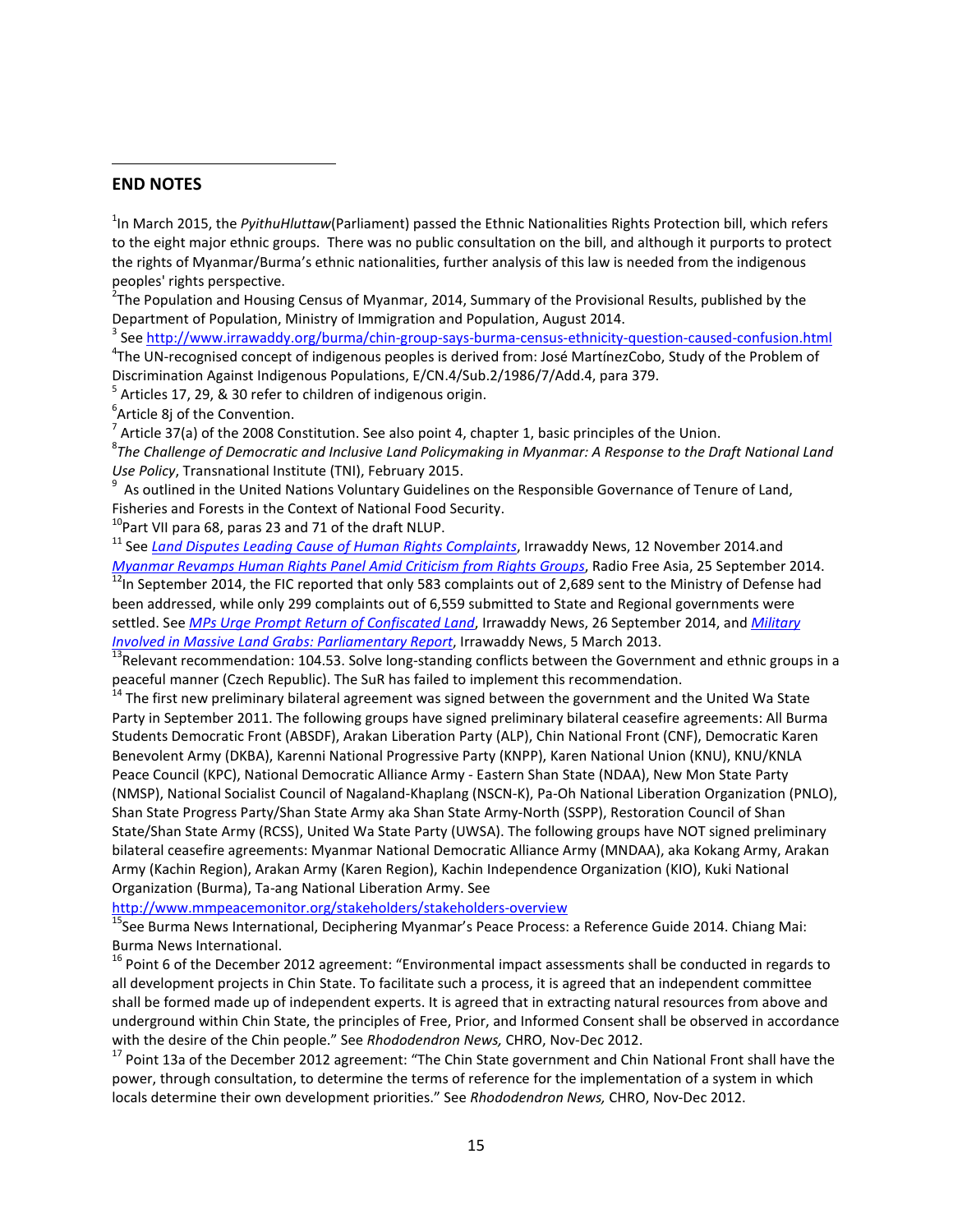<sup>18</sup> Point 21 of the December 2012 agreement: "It is agreed that the Union government will take forward matters regarding the implementation of the teaching and learning of Chin language at the primary education level in schools in Chin State." See *Rhododendron News,* CHRO, Nov-Dec 2012.

 $19$  See articles 10, 25 – 29, 32 of the UNDRIP.

-

<sup>20</sup> See http://www.khrg.org/2014/05/12-52-ps1/photo-set-more-100-households-displaced-tohboh-damconstruction-site-toungoo; http://www.khrg.org/2014/06/14-2-nb1/villagers-report-negative-impacts-stonemining-their-livelihoods-kyaik-ma-yaw; http://www.khrg.org/2013/08/13-52-s1/mergui-tavoy-situation-update-tenaw-thri-township-august-2012-march-2013; http://www.khrg.org/2012/07/12-73-t2-i1/merguitavoy-interviewsaw-k-april-2012; and http://www.khrg.org/2014/08/14-35-s1/dooplaya-situation-update-kawkareik-kyonedoeand-kyainseikgyi-townships-march-may.

 $21$  See http://www.khrg.org/2014/07/14-3-nb1/coercive-land-appropriation-and-knla-landmine-incidentsurrounds-construction-bgf

<sup>22</sup> See http://www.khrg.org/sites/default/files/khrg\_13b17\_-pdf.pdf. See section 4K3 of the joint government - ILO strategy for the elimination of forced labour, July 2012, which states, "Policy confirmation and distribution of publicized instructions recognizing that the acquisition of land by and for any party with the subsequent imposition of rent, in cash or kind, on the traditional occupier under threat of losing traditional land usage rights constitutes forced labour."

<sup>23</sup>*Yearning to be Heard: Mon Farmers' Continued Struggle for Acknowledgement and Protection of their Rights*, February 2015, and Laid Waste: Human Rights Along the Kanbauk to MyaingKalay gas pipeline, HURFOM, May 2009.

<sup>24</sup>For example, in Hti Lon Township, Hpa-an District in Karen State, the Myanmar/Burma Army has confiscated the land of *Kaw Lah Thu* individuals and displaced them by installing a sign which states, "This land belongs to the Tatmadaw. Do not trespass." See more at: http://www.khrg.org/2014/09/14-28-s7/hpa-an-situation-update-htilon-township-march-2014#sthash.r91ym5es.dpuf

<sup>25</sup> See http://khrg.org/2015/02/14-9-nb1/ongoing-militarisation-southeastern-burmamyanmar-january-2012ceasefire-agreement

<sup>27</sup> See *Rhododendron News,* CHRO, May-Jun 2013.

<sup>28</sup>One villager reported, "[The company] said they will only give 50,000 Kyat per acre [50 USD] and we can choose whether we take it or not. They said that whether we take the money or not, we will have to leave our land anyway. So people were afraid and accepted that money."Unpublished KESAN research, on file with KESAN.

<sup>29</sup> See *Rhododendron News,* CHRO, Jan-Feb 2014.

<sup>30</sup>Previously unpublished case information, on file with POINT.

<sup>31</sup> Daewoo, Chinese state-owned company's CNPC, in collaboration with Myanmar state-owned company

MOGE.See *Statement by Local Residents at Ramree Island regarding Shwe Gas Project, Deep Sea Port, and Oil and Gas Pipeline*and *Burma: Release Ten Arakanese Activists, Amend Peaceful Assembly and Peaceful Processions Law* <sup>32</sup>Information on file with Arakan Rivers Network.

<sup>33</sup>Hexa International Company LLC, Zaykbar Co Ltd., 24 Hour General Services Co. Ltd., June Industry Co. Ltd., and Pcific Link Cement Industries Ltd.

 $34$ For a full case study of cement production in Kyiakmayaw, see reports by the Human Rights Foundation of Monland: *Waiting in Tears* (2010) and *Disputed Territory* (2013).

<sup>35</sup>"Broken Promises" at PyarTaung Cement Project, Human Rights foundation of Monland, 2013.

<sup>36</sup>See http://www.khrg.org/2014/07/14-20-s1/dooplaya-situation-update-kyainseikgyi-kawkareik-and-kyonedoetownships-octoberand http://www.khrg.org/2014/06/13-19-s1/hpapun-district-situation-update-dwe-lotownship-january-february-2013.

<sup>37</sup>See http://www.khrg.org/2014/10/14-54-s1/hpapun-situation-update-dwe-lo-township-february-and-march-2014and http://www.khrg.org/2013/07/13-49-s1/papun-situation-update-dwe-lo-township-march-2012-march-2013.

<sup>38</sup> See http://www.khrg.org/2014/07/14-20-s1/dooplaya-situation-update-kyainseikgyi-kawkareik-and-kyonedoetownships-october

<sup>39</sup> See *Rhododendron News*, CHRO, Jan-Feb 2014, Sep-Oct 2013, Jul-Aug 2013.

<sup>26</sup> See *Rhododendron News,* CHRO, Mar-Apr 2012.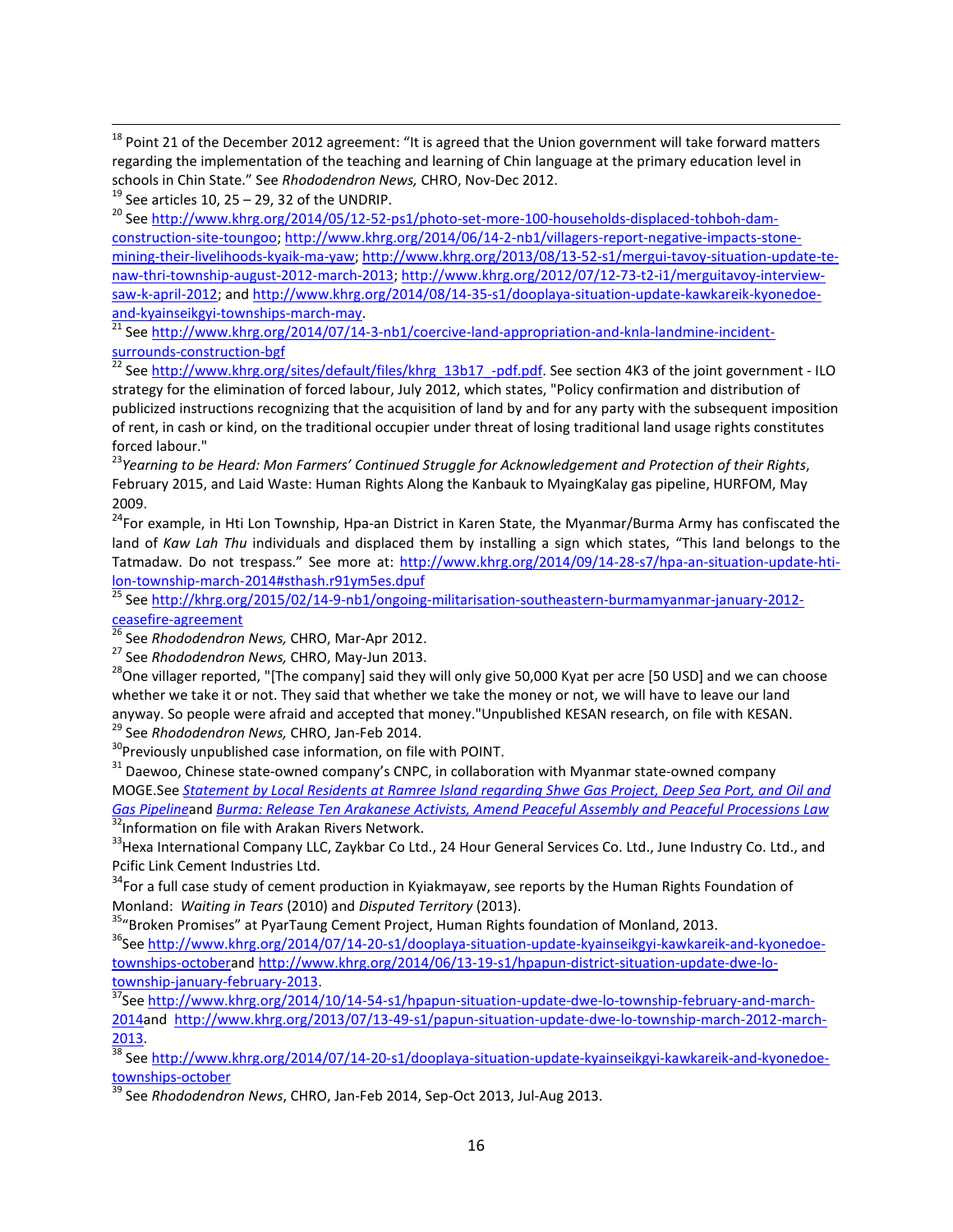<sup>44</sup>Relevant recommendation: 104.20. Strengthen policies and measures to ensure better respect and protection of all human rights, especially in the fields of fundamental economic, social and cultural rights and the right to development (Viet Nam). The SuR has failed to implement this recommendation.

<sup>45</sup> UNDRIP articles 3, 20, 23, 26, 29, 32.

-

<sup>46</sup> These are the Kunlong and Mong Ton (Mai Tong, previously Tasang), and Nong Pha (Nao Pha) dams in Shan State; the Ywathitdam in Karenni State; and the Hatgyi (Hutgyi) dam in Karen State.

<sup>47</sup> Investors in the Salween dams are Electric Generating Authority of Thailand (EGAT) and EGAT International (EGATi), International Group of Entrepreneurs (IGE) Company, Sinohydro Corporation, Hanergy Holding Group, Asia World Company (Goldwater Resources Ltd.), China Three Gorges Project Corporation, China Southern Power Grid, HydroChina Corporation, China Datang Corporation, and ShweTaung Hydropower Co Ltd.

<sup>48</sup>The EIA released in 2008 has been condemned as deeply flawed by the National Human Rights Commission of Thailand.

<sup>49</sup> This most recent fighting violates the bilateral ceasefire agreement between the DKBA and the Myanmar/Burma army, however past fighting in this area has also involved the Karen National Liberation Army (KNLA), also in violation of their ceasefire agreements. All of these agreements were signed in 2012.

<sup>50</sup>*Afraid to Go Home: Recent Violent Conflict and Human Rights Abuses in Karen State,* Karen Rivers Watch, November 2014.

<sup>51</sup> See http://www.khrg.org/2012/09/12-96-a2-i1/toungoo-interview-saw-h-april-2011and

http://www.khrg.org/2014/05/12-52-ps1/photo-set-more-100-households-displaced-tohboh-dam-constructionsite-toungoo

 $\frac{52}{2}$  This dam is being built by Shwetaung Hydro-power Co. Ltd, Junction Model and High Tech Company (Myanmar), China Datang Overseas Investment Co. Ltd (CDOIC) and Hydro Chin Xibei Engineering Company (China).

53See Rhododendron News, CHRO, Mar-Apr 2012, May-Jun 2012, Nov-Dec 2012.

<sup>54</sup>See http://www.burmapartnership.org/2014/12/hundereds-protest-against-planned-power-plant-in-mon-state/; http://monnews.org/2015/01/05/nmsp-stands-locals-opposition-proposed-coal-fired-power-plant/;

http://monnews.org/2014/12/17/locals-hold-protest-ye-town-opposition-proposed-coal-fired-power-project/ <sup>55</sup> Karen Peace Support Network: *Critique of JICA's Development Blueprint*.

<sup>56</sup> See *One cannot step into the same river twice: making the Kaladan Project people-centred*, the Kaladan Movement, June 2013 available at www.kaladanmovement.org

<sup>57</sup> See *Four years on, no clear answers on Kaladan Project*, the Kaladan Movement, 11 June 2014.

<sup>58</sup>*Disputed Territory: Mon farmers' fight against unjust land acquisition and barriers to their progress*, October 2013, HURFOM.

<sup>59</sup> See *Rhododendron News*, CHRO, Jan-Feb 2015.

<sup>60</sup> See *Rhododendron News*, CHRO, Jan-Feb 2014 and Mar-Apr 2014.

<sup>61</sup>See *Development harms Natmataung's World Heritage prospects*, Myanmar Times, 23 June 2014.

<sup>62</sup> See http://www.khrg.org/2014/08/14-35-s1/dooplaya-situation-update-kawkareik-kyonedoe-and-kyainseikgyitownships-march-may

 $\frac{63}{63}$ Relevant recommendations accepted by the SuR during the first cycle of the UPR are: 104.29. Ensure that ethnic and religious minorities are granted fundamental rights and end discrimination against persons belonging to these minorities (Slovenia); and 104.52. Ensure that ethnic minorities are granted fundamental rights and are enabled to enjoy their culture, religion and their language freely and without any form of discrimination (Poland). The SuR has failed to implement these recommendations.

<sup>64</sup> Articles 8, 11, 12, 13, 14 of the UNDRIP.

<sup>65</sup>See *Schools set to offer courses in ethnic languages*, DVB, 12 August 2013.

<sup>66</sup> See *Rhododendron News*, Jan-Feb, May-Jun, Nov-Dec 2012, CHRO.

<sup>&</sup>lt;sup>40</sup> See http://www.khrg.org/2014/07/14-20-s1/dooplaya-situation-update-kyainseikgyi-kawkareik-and-kyonedoetownships-october

<sup>&</sup>lt;sup>41</sup> See http://www.khrg.org/2012/07/12-73-t2-i1/merguitavoy-interview-saw-k-april-2012

<sup>42</sup> See *Rhododendron News,* CHRO, Jul-Aug 2013.

<sup>43</sup> See *Rhododendron News*, CHRO, Jan-Feb 2013.